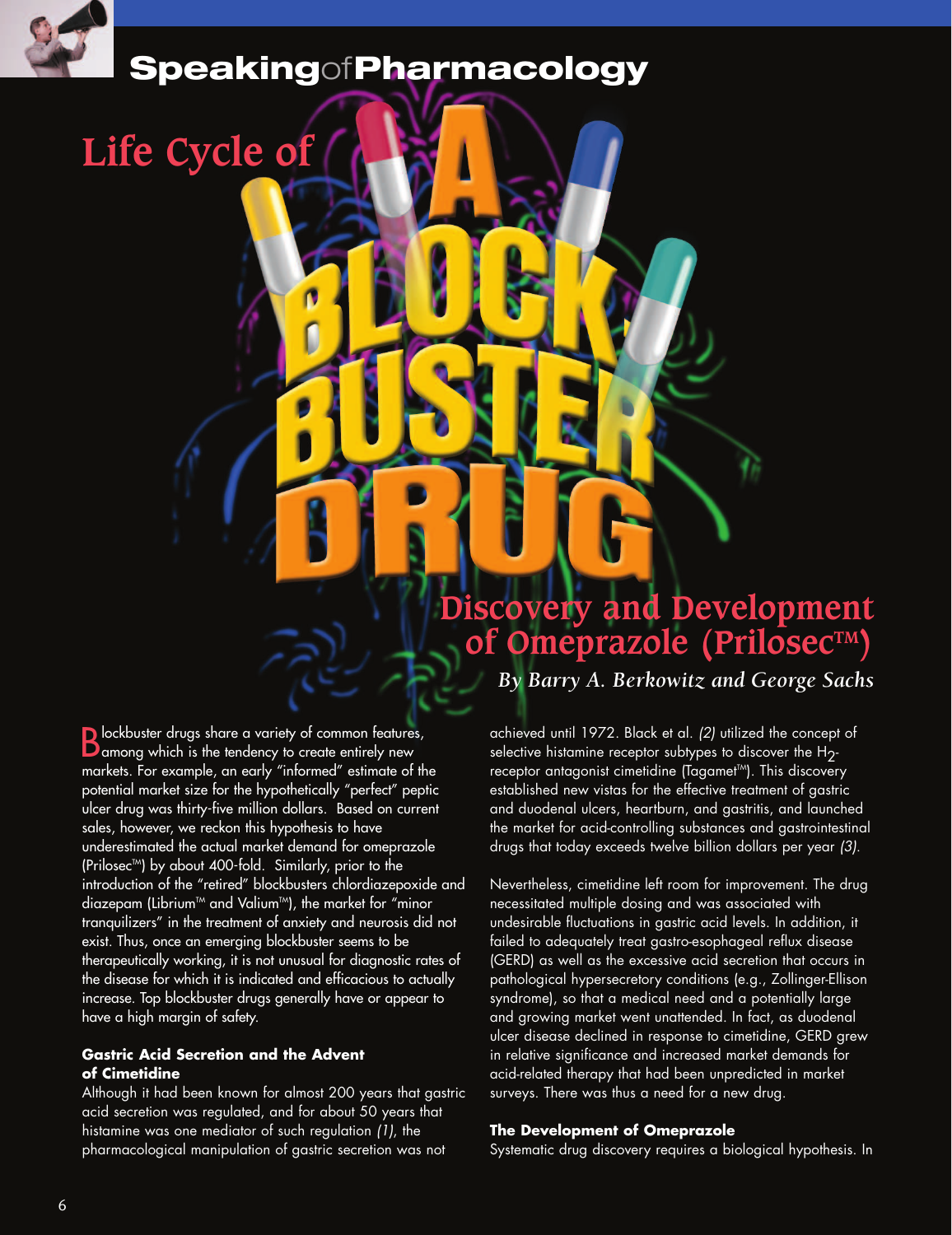

<sup>a</sup> Med Ad News 20 (5), 7 May 2001.<br><sup>b</sup> Ash, R. The Top 10 of Everything 2001, Dorling Kindersley, New York, 2000.<br><sup>C</sup> Guiness World Records 2001, Guinness World Records LTD, London, 2000.

1968, George Sachs and his collaborators at SmithKline & French began work that established an H<sup>+</sup>,K<sup>+</sup>-ATPase as the proton pump that moves acid across the gastric mucosa and gastric parietal cells *(4–7)*. Furthermore, Sachs hypothesized that the H+,K+-ATPase proton pump might be a key drug target for control of gastric secretion of acid.

In addition to a biological hypothesis (e.g., that the  $H^+$ ,  $K^+$ ATPase is a suitable target for the intervention of gastric acid secretion), systematic drug discovery also requires a chemical hypothesis. It is not surprising that, prior to omeprazole, no drug had established effective, long-term and long-lasting control of gastric acid secretion. Among the formidable issues that plagued the pharmacological manipulation of gastric secretion was the acidic environment of the stomach and parietal cells, along with the concomitant needs for target selectivity, drug stability, and effective drug delivery. In

addition, a significant body of intellectual property around H<sub>2</sub>-receptor antagonists had been emerging. In industry, as in academia, new ideas, no matter how innovative, must compete for resources against many ongoing programs, and without effective internal champions, even the most excellent of ideas, many of which will later prove fruitful in the hands of others, may not be funded. Thus, a program of rational drug design, along with the commitment to understand the physiological mechanisms of acid secretion in the stomach, was crucial to the discovery and development of omeprazole as a blockbuster.

At Astra Pharmaceuticals (formerly know as AB Hässle), in Sweden, the search for drugs that might improve upon the emerging H<sub>2</sub>-receptor blockers for control of acid secretion began in the mid 1970s. Because the work of Jim Black and colleagues at SmithKline had suggested that a substituted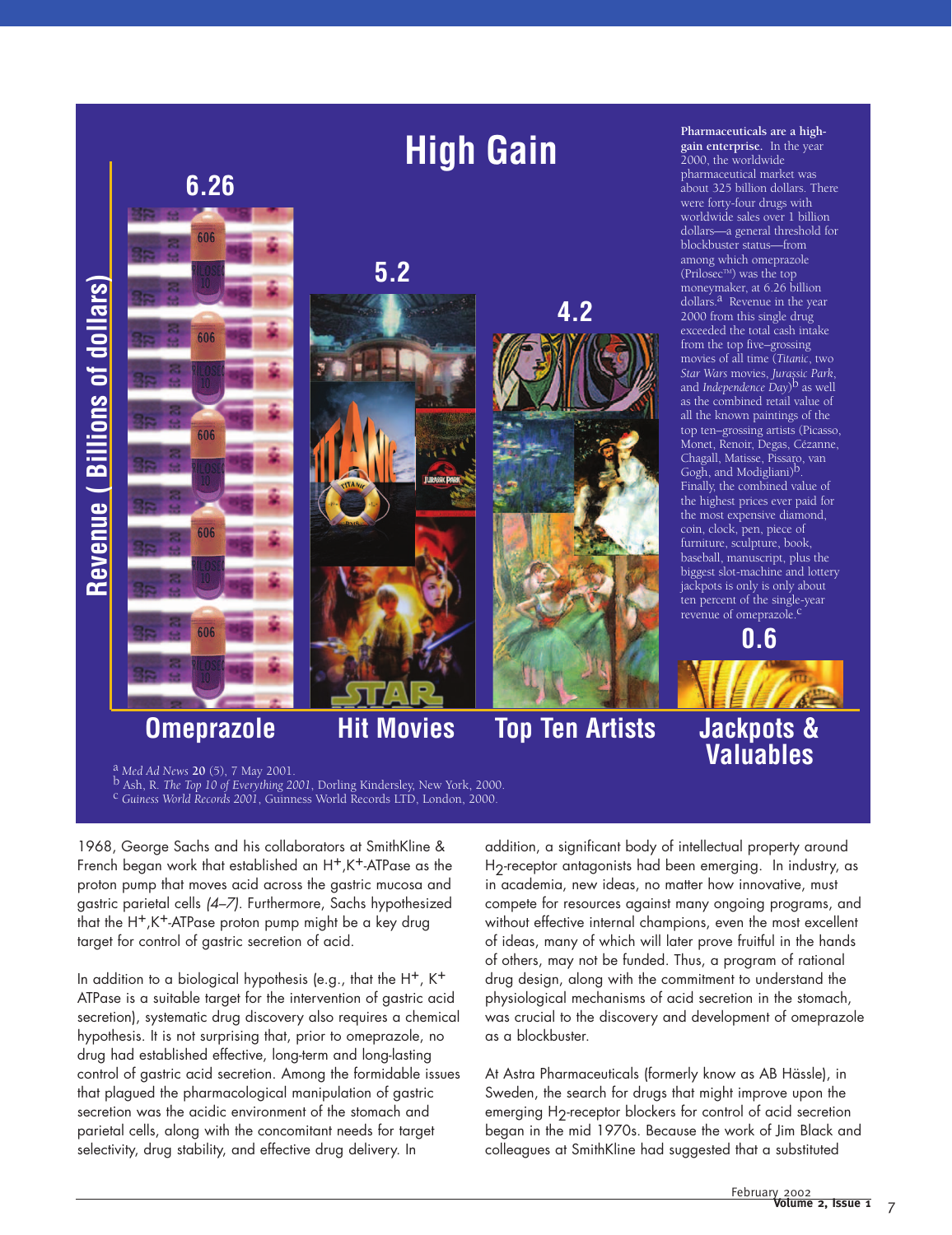## **Speaking**of**Pharmacology**

imidazole (e.g., cimetidine) was important for acid control by H2-receptors, the Astra group added a benzimidazole moiety to pyridine-2-thioacetamide, a known anti-secretory agent. Chemically, the resulting derivative and its congeners, including omeprazole, were sufficiently novel so that an argument could be made in favor of their patentability. In

addition, it was eventually realized that the weakly basic nature of the benzimidazoles might contribute to drug effectiveness by permitting their accumulation in acidic environments (e.g., at the canalicular spaces of gastric parietal cells, having a pH of about 1), precisely where acid control was needed. Indeed, substituted benzimidazoles with pKa values around 4.0 accumulate about 1000-fold in these low-pH spaces and thus result in great organ selectivity. Moreover, benzimidazoles behave as prodrugs, undergoing an acid-catalyzed rearrangement that provides a reactive sulfenamide species that inhibits the H+,K+-ATPase in the gastric milieu *(8)*. Finally, these agents covalently bind to their target, so that their inhibitory activity outlives the presence of prodrug in the blood (see mechanism) *(1,9)*. This efficacious mechanism of action was

unknown prior to the identification of the benizimidazoles as selective proton pump inhibitors.

#### **The Lesson of Collaboration**

Whereas collaboration between groups of investigators is often welcomed in academia, it is required in industry. At the same time, industry is increasingly focusing on the application of technologies and marketing. Generally—and there are some exceptions—industry cannot undertake the breadth and depth of basic research that characterizes academia. Another difference between academic and industrial science is that in academia, it is acceptable indeed desirable—to engage in experiments that result in both positive and negative data in order to address hypotheses in an unbiased manner. In industry, the search for scientific truths is also desirable and necessary, but of itself, good science is not always a sufficient prescription to ensure enterprise or business success. Thus, interactions between academia and industry can provide powerful complementarities and synergies for drug discovery and development; such was the case for omeprazole.

While Sachs *(10)* was unraveling the molecular mechanisms

**CH3** CH<sub>2</sub>SCH<sub>2</sub>CH<sub>2</sub>NHCNHCH<sub>3</sub> **N NCN**

**cimetidine**

**N H**



that underlie the regulation of acid secretion, increasingly focusing on proton pumps and H+,K+-ATPase, Astra scientists, including Sjostrand, Brandstrom, Lindberg, and Fellenius, were seeking new chemical compounds to suppress acid production *(11)*. From discussions at a scientific meeting in Sweden in 1977, Sachs and Astra scientists began the

> collaboration that eventually yielded omeprazole. Specifically, early success in the suppression of acid secretion by the substituted benzimidazoles (e.g., timoprazole and picoprazole) synthesized by Astra scientists was mechanistically complemented by Sachs's work on the gastric H+,K+-ATPase. And although initial drug leads proved to be unstable, too toxic, or nonselective, risk–return considerations propelled the project, and omeprazole was discovered in 1978. The compound began to be tested in humans in 1983 and 1984 *(4, 13)* and was approved in the USA for marketing in 1989. Twelve years had thus passed between the beginning collaboration and regulatory approval.

#### **Collateral Gain: Nothing Succeeds like Success**

Successful drugs often stimulate additional research. The therapeutic and marketing

success of cimetidine, along with the tidal wave of growing basic knowledge of acid regulation, certainly catalyzed the success of omeprazole and other proton pump inhibitors. Correspondingly, there has been a dramatic increase in the use of proton pump inhibitors to define important biological processes and better treat pathophysiology. Subsequent to the discovery and success of omeprazole, there have been dramatic gains in our understanding, not only of acid regulation, but also of membrane transport, ATPases, and pump mechanisms that inform our use of established drugs, and may guide us in defining potentially important therapeutic targets. Digitalis, for example, a milestone drug in the history of pharmacology, targets a sodium pump. Yeast proton pumps, moreover, are receiving attention in the development of antifungal agents, and bacterial bioenergetics may similarly prove susceptible to antibiotics that interfere with ion transport. Thus, it is not entirely surprising that ion and membrane transport processes are now among the hot areas of functional genomics, proteomics, and drug discovery.

The combination of proton pump inhibitors with selected antimicrobials has served as the cornerstone for the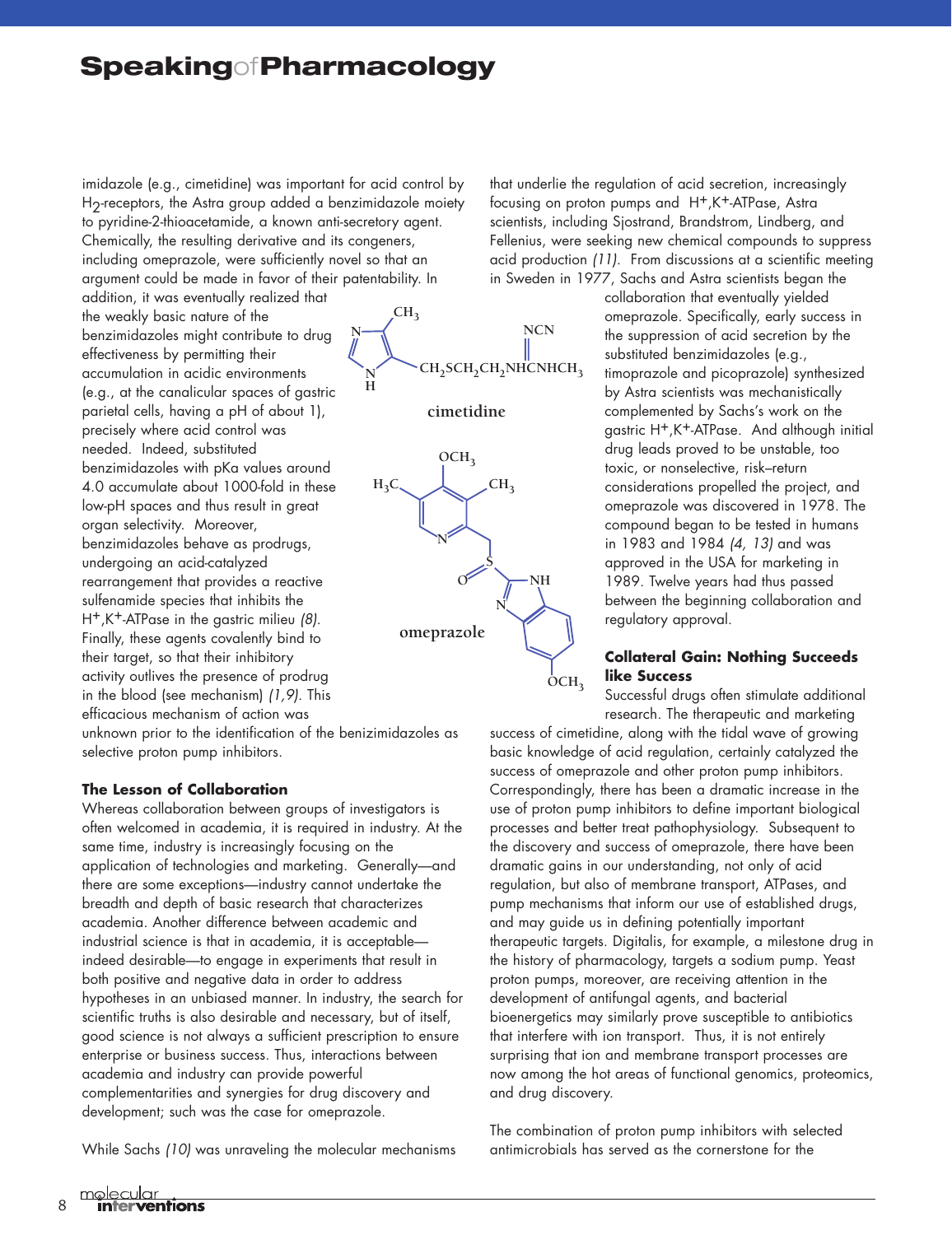

**Pharmaceuticals are a high-risk enterprise.** Of the very few drug candidates that survive preclinical testing, more than seventy percent consistently fail in clinical trials, despite modern rational drug design, molecular biology, high-throughput screening, combinatorial chemistry, bioinformatics, genomics, and proteomics. Over the past decade, only about thirty new chemical entities were approved annually by the FDA, even with the advent of hiologicals.<sup>a</sup> Furthermore, only about three in ten marketed drugs return on their investment.  $\overline{b}$  Having tripled in the last decade,  $\overline{c}$  the costs of discovery and development for a successful drug, currently over 800 million dollars,  $d$  are still rising. Each of the larger drug companies spends one to four billion dollars annually on R&D (i.e., ten to twenty percent of sales revenues). Thus, the business and scientific pressures to produce therapeutic area and market dominating drugs as part of a drug discovery portfolio will understandably continue.

- a *Med Ad News* **20** (2), 1 February 2001.<br>b Grabowski, H. and Vernon, J. *J.Health Econ*. **13**, 383–406 (1994).<br><sup>C</sup> *CMR International* (www.cmr.org). *Growth in development time and*<br>, new molecular entity output rates (
- d Tufts Center for Study of Drug Development Press Release and Backgrounder, 30 November 2001.

successful treatment of *H. pylori* infection. Important medical advances have thus been made not only in the therapy of heartburn, gastritis, and gastric and duodenal ulcers, but also in preventing the progression of many such cases into gastric cancer. Success in gastrointestinal therapeutics has also strengthened the case for investigating the roles of *H. pylori* and other microorganisms in important chronic diseases that have not traditionally been attributed to infectious agents.

The cost effectiveness of proton pump inhibitors is a strong example of how pharmaceutical development can positively affect society at large in addition to patients per se. Proton pump inhibitors, alone or in combination therapy, have had a very positive pharmaco-economic effect in interrupting the trajectory of escalating costs associated with gastritis, ulcers, and adenocarcinoma. The estimated annual costs to American society for gastro-esophageal reflux disease are over ten billion dollars, which includes medication expense, time lost from work, doctors' fees, and hospital visits *(14, 15)*. Moreover, it has been estimated that the use of proton pump inhibitors has substantially lowered in-patient costs; compared to surgery, for example, drug therapy is estimated to reduce costs for patients with erosive reflux esophagitis by 50% *(16)*.

#### **The Limits of Blockbuster Success**

Even blockbuster discovery and development, the tradition upon which the pharmaceutical industry was founded, cannot guarantee long-term business success and perpetual corporate independence. Since the discovery of the H<sub>2</sub>receptor blockers, SmithKline & French has merged with a number of companies, including Beecham, followed by GlaxoWellcome, their long-time rival in the area of acidrelated diseases; Astra has now merged with Zeneca. Blockbusters and significant business growth create demands and pressures for even greater growth, often met in today's environment by a full complement of scientific and business "weapons," including not only drug discovery, but also alliances, acquisitions, and mergers.

In 2001, the patent for Prilosec expired, and generic omperazole will likely be manufactured and sold by additional companies. This transition generally sounds the death knell of a blockbuster. Nevertheless, Prilosec, like all blockbuster drugs, leaves a proud history of accomplishment as a drug, as a productive biological tool, as a driver of technology, and as an enterprise, and continues a legacy as a provider of health and therapy.

#### **Acknowledaments**

We thank Prince Bosque-Hamilton for research efforts and Dr. Wallace Dairman for comments on the manuscript.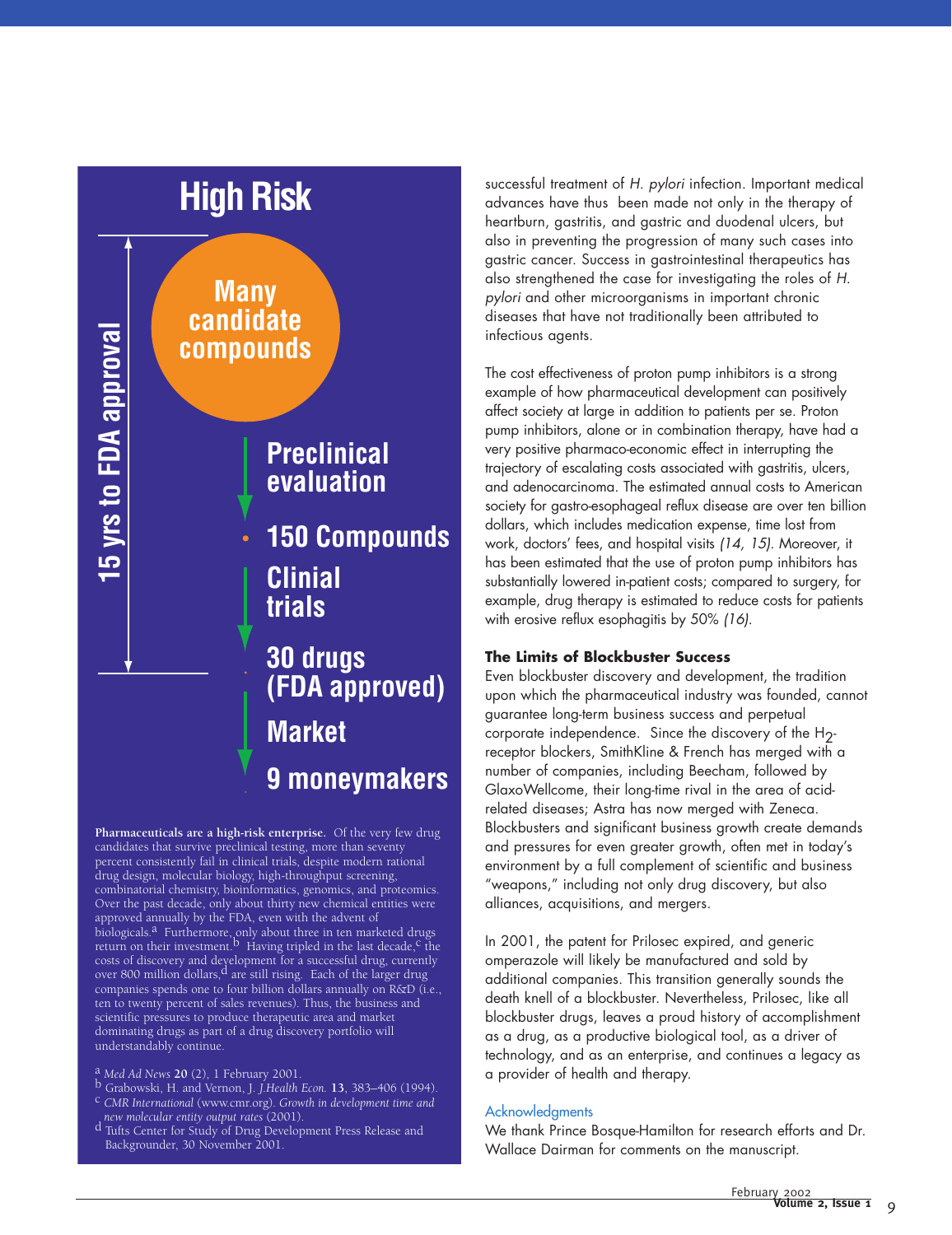### **Speaking**of**Pharmacology**



Artist rendering of the 3D model of the catalytic subunit of the H<sup>+</sup>,K<sup>+</sup>-ATPase present in the gastric parietal cell canalicular membrane. (Membrane is indicated by brown rectangle; M1, M3, M5, M7, and M10 indicate transmembrane domains). The mechanism of enzyme inhibition, subsequent to absorption of prodrug from blood stream, is indicated in four steps. (Large white/blue arrow indicates movement of prodrug across the membrane into the lumen. Accumulation of omeprazole in the acidic lumen occurs via ionization (i.e., protonation; indicated in yellow), which prevents retrograde diffusion across the membrane. The cationic species cylizes to produce a sulfenamide that undergoes nucleophilic attack (indicated by yellow arrow) by a specific extracytoplasmic cysteine residue. The inactive, covalently modified H+,K+-ATPase is indicated in the lower right corner.

#### **References**

- 1. Hersey, S.J. and Sachs, G. Gastric acid secretion. *Pharmacol. Rev.* **73,** 155–189 (1995).
- 2. Black, J.W., Duncan, W.A., Durant, C.J., Ganellin C.R., and Parsons, E.M. Definition and antagonism of histamine H<sub>2</sub>-receptors. *Nature* 236, 385-390 (1972).
- 3*. Med Ad News* **20**:5, (7 May 2001).
- 4. Sachs, G., Collier, R.H., Schoemaker, R.L., and Hirschowitz, B.I. The energy source of gastric acid secretion. *Biochim. Biophys. Acta*. **162,** 210–219 (1968).
- 5. Blum, A.L., Shah, G., St. Pierre, T., Helander, H.F., Sung, C.P., Wiebelhaus V.D., and Sachs, G. Properties of soluble ATPase of gastric mucosa. *Biochim. Biophys. Acta* **249**, 101–111 (1971).